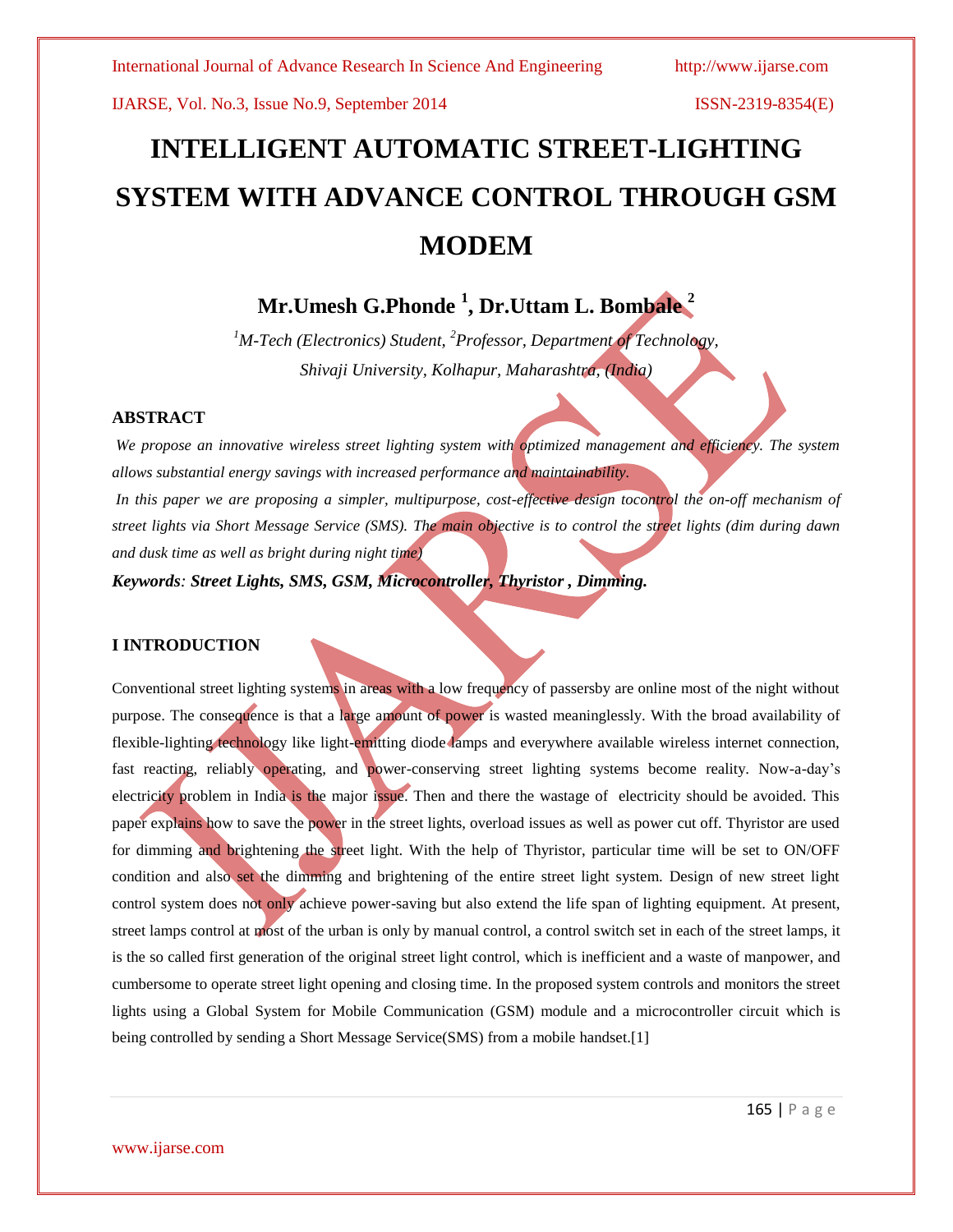#### **II. RELATED WORK**

#### **In this, we review researches on wireless**

Streetlight Control system. The advantages and disadvantages of these systems, as well as the reasons why we choose this topic for detection and analysis for wireless streetlight control and monitoring system. A number of Streetlight monitoring systems have been developed by researchers and developers For instance, R.Rubananth, T. Kavitha was introduced, the GSM BASED RFID APPROACH TO AUTOMATIC STREETLIGHTING SYSTEM introduced a Radio Frequency Identification Device is the use of a wireless non-contact system that uses radio frequency electromagnetic fields to transfer data from a tag attached to an data, for the aspect of automatic identification. Some tags require no battery and are powered and read at short ranges via magnetic fields. This system proposes a new way of reduced power consumption. With this system, recovering from power failure period can be reduced. Street light maintenance, load maintenance and if there is any complaints regarding power it can be intimated through GSM moreover, Abdulaziz M. Alshareef proposed a DESIGN OF AUTOMATED MONITORING AND OPERATING LIGHT SYSTEM introduced monitoring and operating light system has been designed. In this, the idea is to detect the failure of each light within a street or area. The system is designed to continuously monitor street lights during operation periods. The above two researches are particularly focused on power consumption and time taken by monitoring system for detecting the lights and correct it.

#### **III. DESIGN PROCESS AND IMPLEMENTATION**

The block diagram of proposed Power Saving Mechanism for street lights using wireless communication is shown in block diagram in Fig. 1 gives the simple working of the system.

#### **Block diagram:**

Fig. 1. It consists of power supply unit, GSM modem, RS232 (optional), microcontroller with in-built memory and a load. The main components used for power supply circuit is 1 Transformer, 2 Diodes, 1000uF Filter Capacitor, LM7805 3 PIN Voltage Regulator. [2]. According to the climatic condition the user can set the time for the brightness[4]. According to the predefined time the light will be shut down. DTMF is interfaced with PIC 16F877A. Load is maintained in the street light [5], where master board is mounted on the electrical panel and slave board is mounted in the street lamp. But here the load is maintained for the transformer in the particular street [6]. Current transformer is used to send the load details continuously.

It is the receiver side of the GSM based street-light control system. The GSM modem is using the regulated voltage of 5V which is being generated by the power supply circuit. The 230V 50 Hz AC supply from the main electric line is used to feed the power supply circuit to generate 5V regulated supply for energizing the microcontroller and GSM modem. The power supply circuit consists of a center tap transformer, Rectifier made of full wave rectifier circuit and filter circuit which provides a regulated 5V supply. if the desired output voltage is 5V then a required regulator needs to be used. 7805 regulator indicates positive voltage with 5 volts as the output.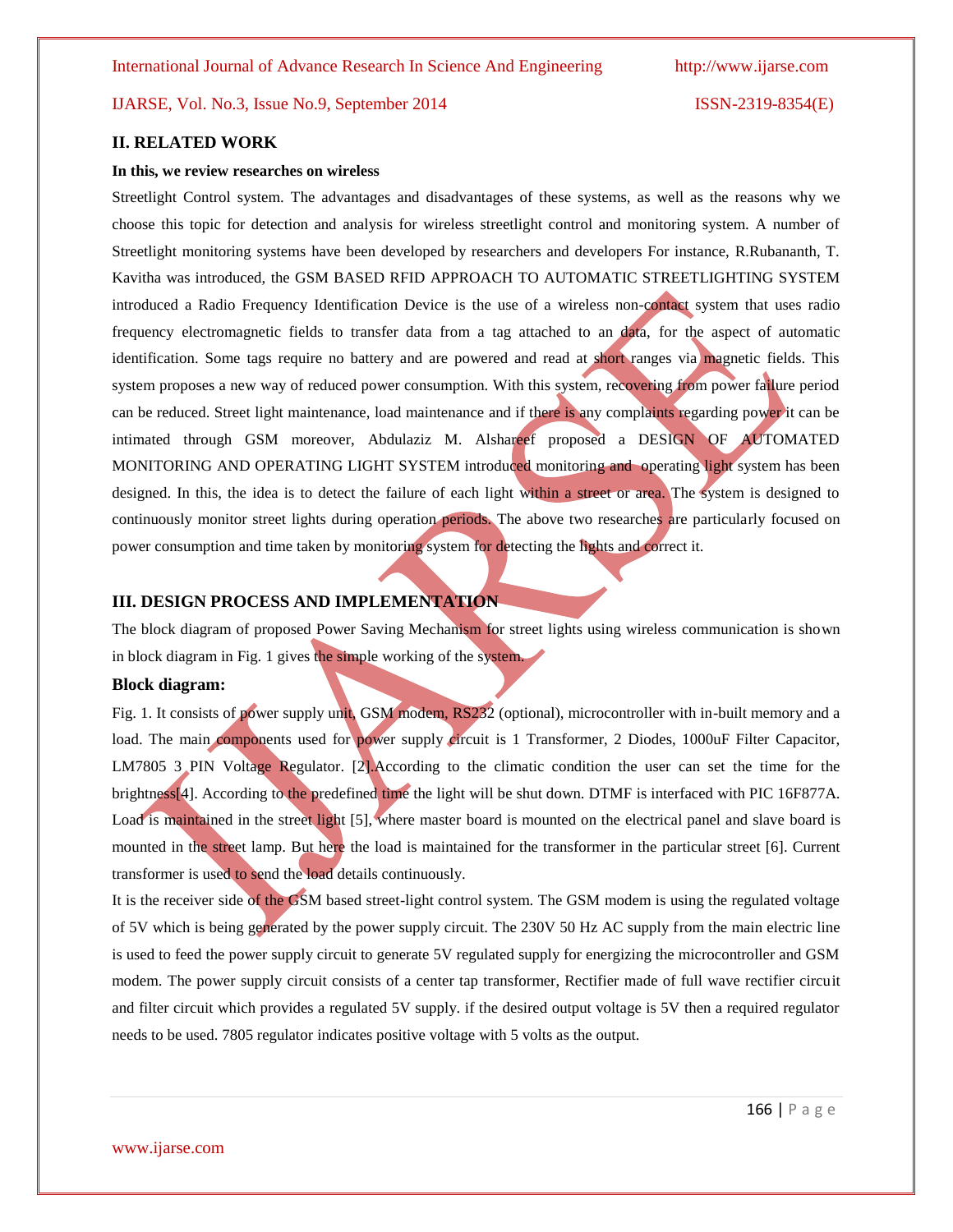The SMS message sent by the authenticated operator of the electricity board is received by the Subscriber Identification Module (SIM) inserted in the GSM module.[7]The message is sent in text format which received and extracted and fed to microcontroller. The microcontroller uses the SMS received by GSM modem and switch the street-light ON/OFF.[2]



### **Fig.1**

The microcontroller has in-built memory which is used to store the code which in turn controls the load. The microcontroller used in the receiver side helps in decoding the AT commands and taking decisions. The load which is street-light in our project is connected to microcontroller. Using solid state relay, we switch ON/OFF the streetlight. The solid state relay which accepts the triggering voltage from microcontroller is separated from the 230V 50Hz AC supply by using suitable opto-isolator. The power

electronic devices like thyristors are used to implement solid state relay. The street-light is embedded with a photodiode to achieve feedback. The photodiode produces voltage according to the intensity of the street-light and informs the microcontroller whether the light is ON/OFF.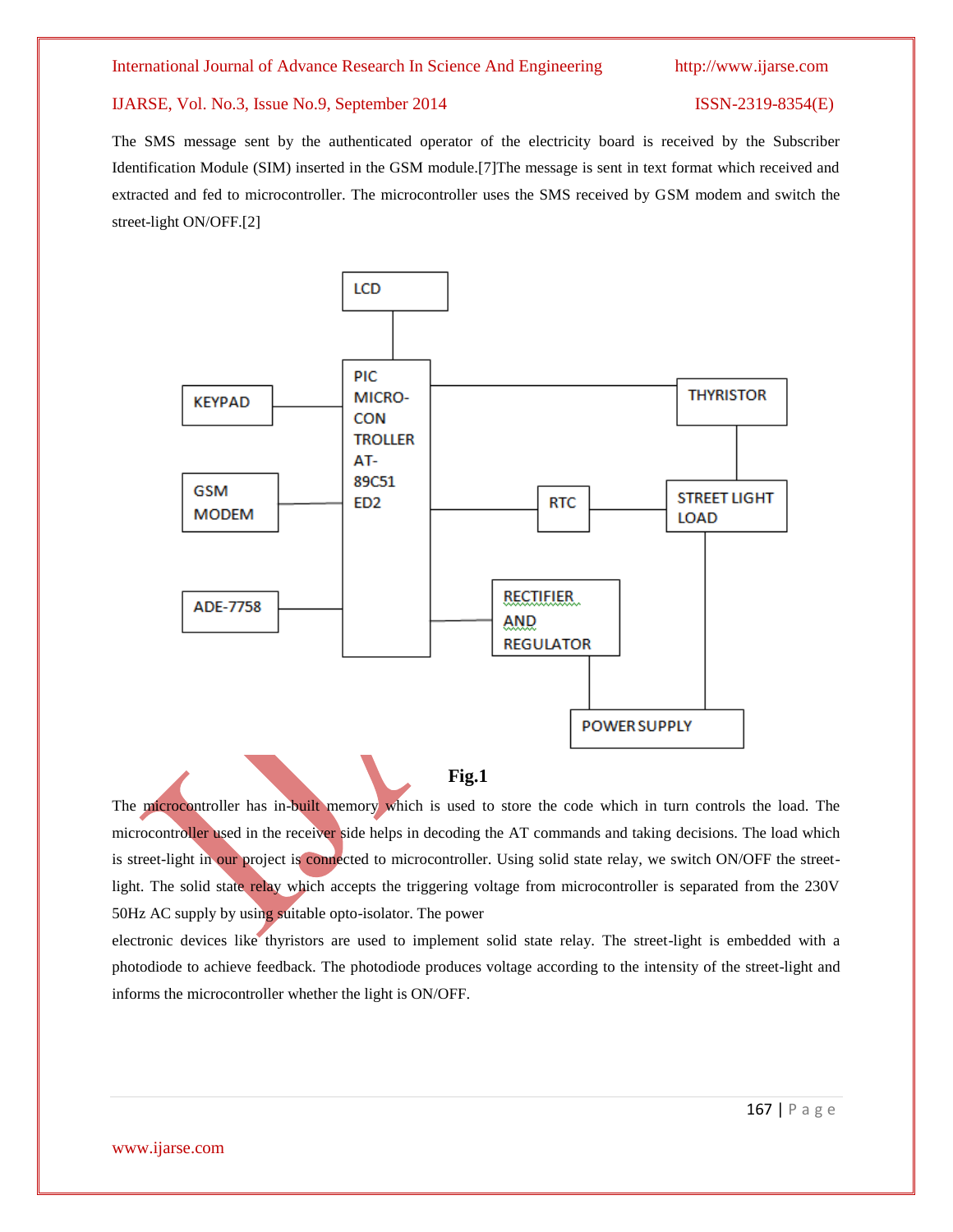#### **IV. EXPERIMENTAL RESULT**

Following Table1 shows how power we can save by dimming the street light in different percentages. We are shown here power consume at normal mode, 20%dimming, 30 %dimming and 50% dimming. That gives information about how much power we save by using different power saving mode.[3] First power saving mode at 30% dimming light and second power saving mode at 50% These Power saving modes we are using at mid night from 1.00 A.M. to 5.00 A.M.

**TABLE: 1**

| % of Dimming                                 | <b>Voltage</b> | <b>Current</b> | Power  | Power saving /day | Power saving/year |
|----------------------------------------------|----------------|----------------|--------|-------------------|-------------------|
|                                              | (V)            | (A)            | (Watt) | (watts/day)       | (watts/year)      |
| <b>Normal</b><br>condition<br>(zero dimming) | 244.04         | 0.26           | 63.45w | <u> 2002 - 19</u> | -----             |
| 20%                                          | 243.22         | 0.25           | 60.80w | 2.65w             | 967.25w           |
| 30%                                          | 244.97         | 0.23           | 56.34w | 7.11w             | 2595.15w          |
| 50%                                          | 244.53         | 0.12           | 29.34w | 34.11w            | 12450.15w         |

# **V IMAGES OF STREET LIGHT AT DIFFERENT STAGES OF POWER SAVING MODES, NORMAL MODE, POWER SAVING MODE:1, POWER SAVING MODE; 2**



**5.1 Image1-Normal condition brightness of light**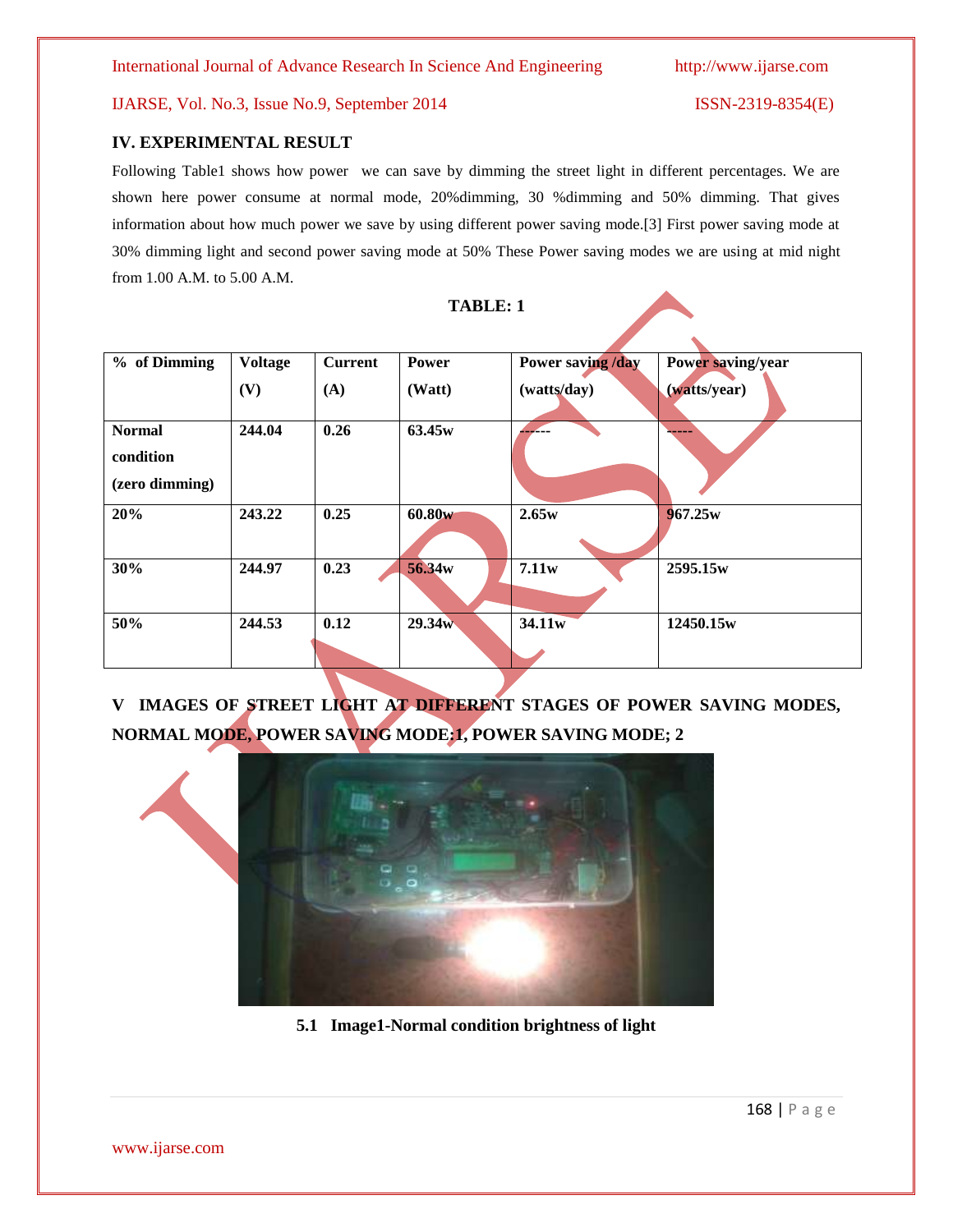Normal condition street light is operating its normal mode that why it consume more power whole night. There is not power saving. In that case light intensity of lamp shown in Image 1. In normal condition it consume 0.26A current and voltage is 244.04v Hence it consume 63.45watt. There is not power saving.



### **5.2 Image2-30% dimming of light brightness(Power saving mode 1)**

This image of lamp shows first Power saving mode. In that case light intensity of lamp shown in Image 2. In power saving mode1 condition it consume 0.23A current and voltage is 244.97V Hence it consume 56.34watt. In comparison with normal it save 7.1watt per day and 2595.15 per year.





This image of lamp shows Second Power saving mode. In that case light intensity of lamp shown in Image 3. In power saving mode 2 condition it consume 0.12A current and voltage is 244.53V Hence it consume 29.34watt. In comparison with normal it save 34.11 watt per day and 12450.15 per year.

### **VI CONCLUSION**

Proposed system is power saving mechanism for street lights using wireless communication. It is a low cost, remote controlling and monitoring of the street-lights. It turns out most reliable and time efficient way to switch ON/OFF street-lights. It provides an effective measure to save energy by preventing unnecessary wastage of electricity,